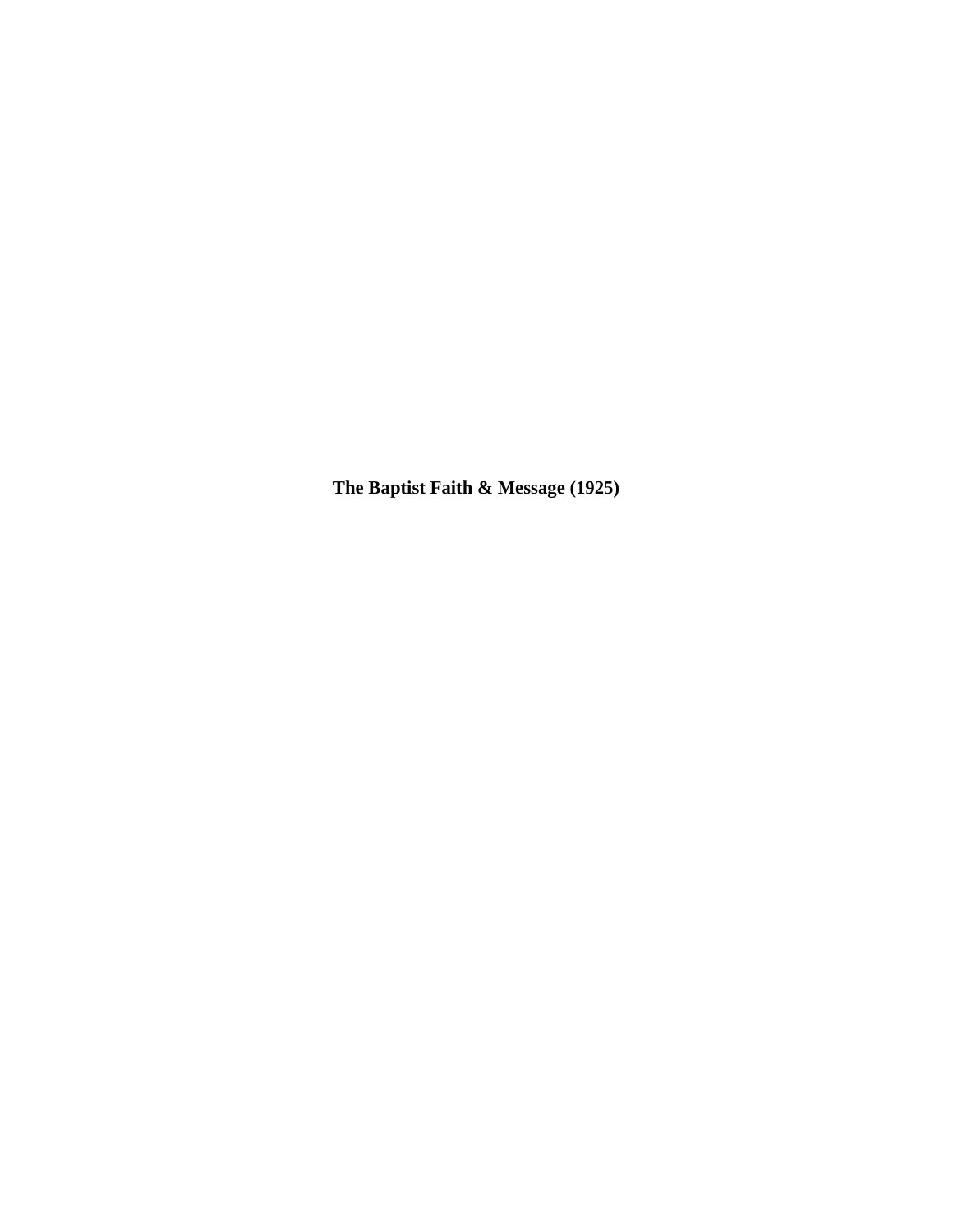### **The Baptist Faith & Message (1925)**

### **Preamble**

The report of the Committee on Statement of Baptist Faith and Message was presented as follows by E. Y. Mullins, Kentucky:

Your committee beg leave to report as follows:

Your committee recognize that they were appointed "to consider the advisability of issuing another statement of the Baptist Faith and Message, and report at the next Convention."

In pursuance of the instructions of the Convention, and in consideration of the general denominational situation, your committee have decided to recommend the New Hampshire Confession of Faith, revised at certain points, and with some additional articles growing out of present needs, for approval by the Convention, in the event a statement of the Baptist faith and message is deemed necessary at this time.

The present occasion for a reaffirmation of Christian fundamentals is the prevalence of naturalism in the modern teaching and preaching of religion. Christianity is supernatural in its origin and history. We repudiate every theory of religion which denies the supernatural elements in our faith.

As introductory to the doctrinal articles, we recommend the adoption by the Convention of the following statement of the historic Baptist conception of the nature and function of confessions of faith in our religious and denominational life, believing that some such statement will clarify the atmosphere and remove some causes of misunderstanding, friction, and apprehension. Baptists approve and circulate confessions of faith with the following understanding, namely:

1. That they constitute a consensus of opinion of some Baptist body, large or small, for the general instruction and guidance of our own people and others concerning those articles of the Christian faith which are most surely conditions of salvation revealed in the New Testament, viz., repentance towards God and faith in Jesus Christ as Saviour and Lord.

2. That we do not regard them as complete statements of our faith, having any quality of finality or infallibility. As in the past so in the future Baptist should hold themselves free to revise their statements of faith as may seem to them wise and expedient at any time.

3. That any group of Baptists, large or small, have the inherent right to draw up for themselves and publish to the world a confession of their faith whenever they may think it advisable to do so.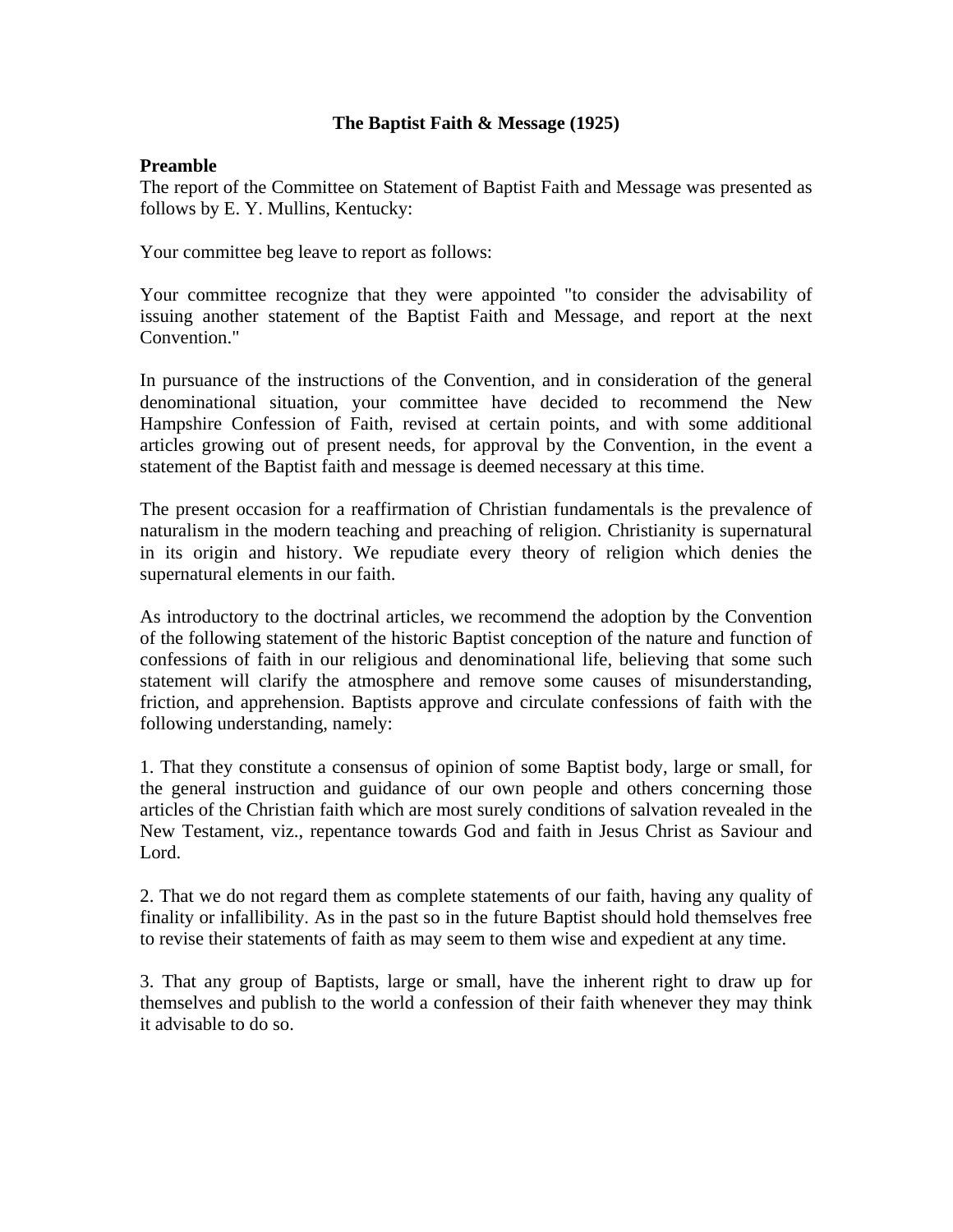4. That the sole authority for faith and practice among Baptists is the Scriptures of the Old and New Testaments. Confessions are only guides in interpretation, having no authority over the conscience.

5. That they are statements of religious convictions, drawn from the Scriptures, and are not to be used to hamper freedom of thought or investigation in other realms of life.

# I. The Scriptures

We believe that the Holy Bible was written by men divinely inspired, and is a perfect treasure of heavenly instruction; that it has God for its author, salvation for its end, and truth, without any mixture of error, for its matter; that it reveals the principles by which God will judge us; and therefore is, and will remain to the end of the world, the true center of Christian union, and the supreme standard by which all human conduct, creeds and religious opinions should be tried.

*Luke 16:29-31; 2 Tim. 3:15-17; Eph. 2:20; Heb. 1:1; 2 Peter 1:19-21; John 16:13-15; Matt. 22:29-31; Psalm 19:7-10; Psalm 119:1-8.* 

## II. God

There is one and only one living and true God, an intelligent, spiritual, and personal Being, the Creator, Preserver, and Ruler of the universe, infinite in holiness and all other perfections, to whom we owe the highest love, reverence, and obedience. He is revealed to us as Father, Son, and Holy Spirit, each with distinct personal attributes, but without division of nature, essence, or being.

*Gen. 1:1; 1 Cor. 8:4-6; Deut. 6:4; Jer. 10:10; Isa. 48:12; Deut. 5:7; Ex. 3:14; Heb. 11:6; John 5:26; 1 Tim. 1:17; John 1:14-18; John 15:26; Gal. 4:6; Matt. 28:19.*

### III. The Fall of Man

Man was created by the special act of God, as recorded in Genesis. "So God created man in his own image, in the image of God created he him; male and female created he them" (Gen. 1:27). "And the Lord God formed man of the dust of the ground, and breathed into his nostrils the breath of life; and man became a living soul" (Gen. 2:7).

He was created in a state of holiness under the law of his Maker, but, through the temptation of Satan, he transgressed the command of God and fell from his original holiness and righteousness; whereby his posterity inherit a nature corrupt and in bondage to sin, are under condemnation, and as soon as they are capable of moral action, become actual transgressors.

*Gen. 1:27; Gen. 2:7; John 1:23; Gen. 3:4-7; Gen. 3:22-24; Rom. 5:12,14,19, 21; Rom. 7:23-25; Rom. 11:18,22,32-33; Col. 1:21.*

### IV. The Way of Salvation

The salvation of sinners is wholly of grace, through the mediatorial office of the Son of God, who by the Holy Spirit was born of the Virgin Mary and took upon him our nature, yet without sin; honored the divine law by his personal obedience and made atonement for our sins by his death. Being risen from the dead, he is now enthroned in Heaven, and, uniting in his person the tenderest sympathies with divine perfections, he is in every way qualified to be a compassionate and all-sufficient Saviour.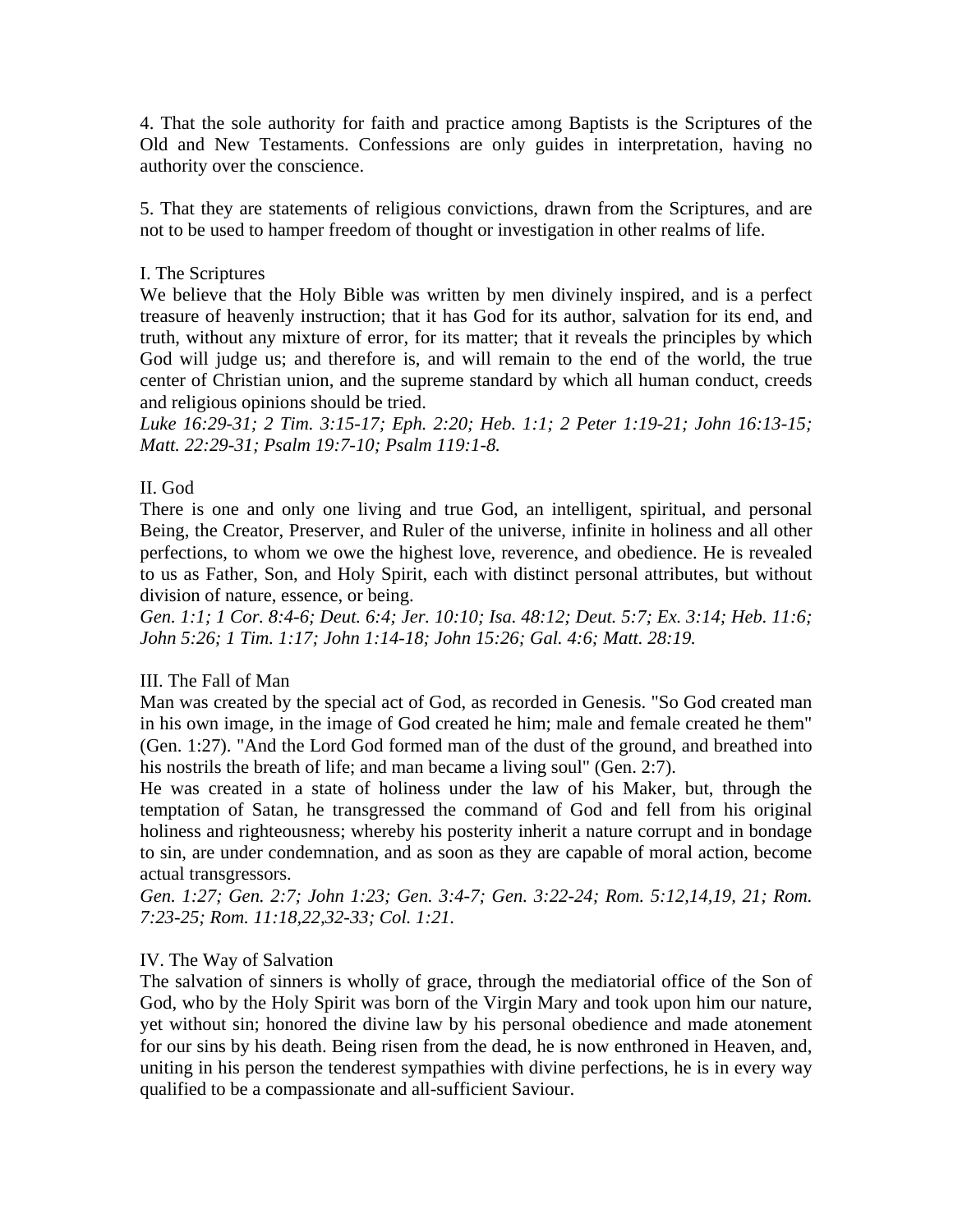Col. 1:21-22; Eph. 1:7-10; Gal. 2:19-20; Gal. 3:13; Rom. 1:4; Eph. 1:20-23; Matt. 1:21- 25; Luke 1:35; 2:11; Rom. 3:25.

### V. Justification

Justification is God's gracious and full acquittal upon principles of righteousness of all sinners who believe in Christ. This blessing is bestowed, not in consideration of any works of righteousness which we have done, but through the redemption that is in and through Jesus Christ. It brings us into a state of most blessed peace and favor with God, and secures every other needed blessing.

*Rom. 3:24; 4:2; 5:1-2; 8:30; Eph. 1:7; 1 Cor. 1:30-31; 2 Cor. 5:21.* 

## VI. The Freeness of Salvation

The blessings of salvation are made free to all by the gospel. It is the duty of all to accept them by penitent and obedient faith. Nothing prevents the salvation of the greatest sinner except his own voluntary refusal to accept Jesus Christ as teacher, Saviour, and Lord. *Eph. 1:5; 2:4-10; 1 Cor. 1:30-31; Rom. 5:1-9; Rev. 22:17; John 3:16; Mark 16:16.*

## VII. Regeneration

Regeneration or the new birth is a change of heart wrought by the Holy Spirit, whereby we become partakers of the divine nature and a holy disposition is given, leading to the love and practice of righteousness. It is a work of God's free grace conditioned upon faith in Christ and made manifest by the fruit which we bring forth to the glory of God. *John 3:1-8, 1:16-18; Rom. 8:2; Eph. 2:1,5-6,8,10; Eph. 4:30,32; Col. 3:1-11; Titus 3:5.*

# VIII. Repentance and Faith

We believe that repentance and faith are sacred duties, and also inseparable graces, wrought in our souls by the regenerating Spirit of God; whereby being deeply convinced of our guilt, danger, and helplessness, and of the way of salvation by Christ, we turn to God with unfeigned contrition, confession, and supplication for mercy; at the same time heartily receiving the Lord Jesus Christ as our Prophet, Priest, and King, and relying on him alone as the only and all-sufficient Saviour.

*Luke 22:31-34; Mark 1:15; 1 Tim. 1:13; Rom. 3:25,27,31; Rom. 4:3,9,12,16-17; John 16:8-11.*

# X. Sanctification

Sanctification is the process by which the regenerate gradually attain to moral and spiritual perfection through the presence and power of the Holy Spirit dwelling in their hearts. It continues throughout the earthly life, and is accomplished by the use of all the ordinary means of grace, and particularly by the Word of God.

*Acts 20:32; John 17:17; Rom. 6:5-6; Eph. 3:16; Rom. 4:14; Gal. 5:24; Heb. 12:14; Rom. 7:18-25; 2 Cor. 3:18; Gal. 5:16,25-26.* 

### IX. God's Purpose of Grace

Election is the gracious purpose of God, according to which he regenerates, sanctifies and saves sinners. It is perfectly consistent with the free agency of man, and comprehends all the means in connection with the end. It is a most glorious display of God's sovereign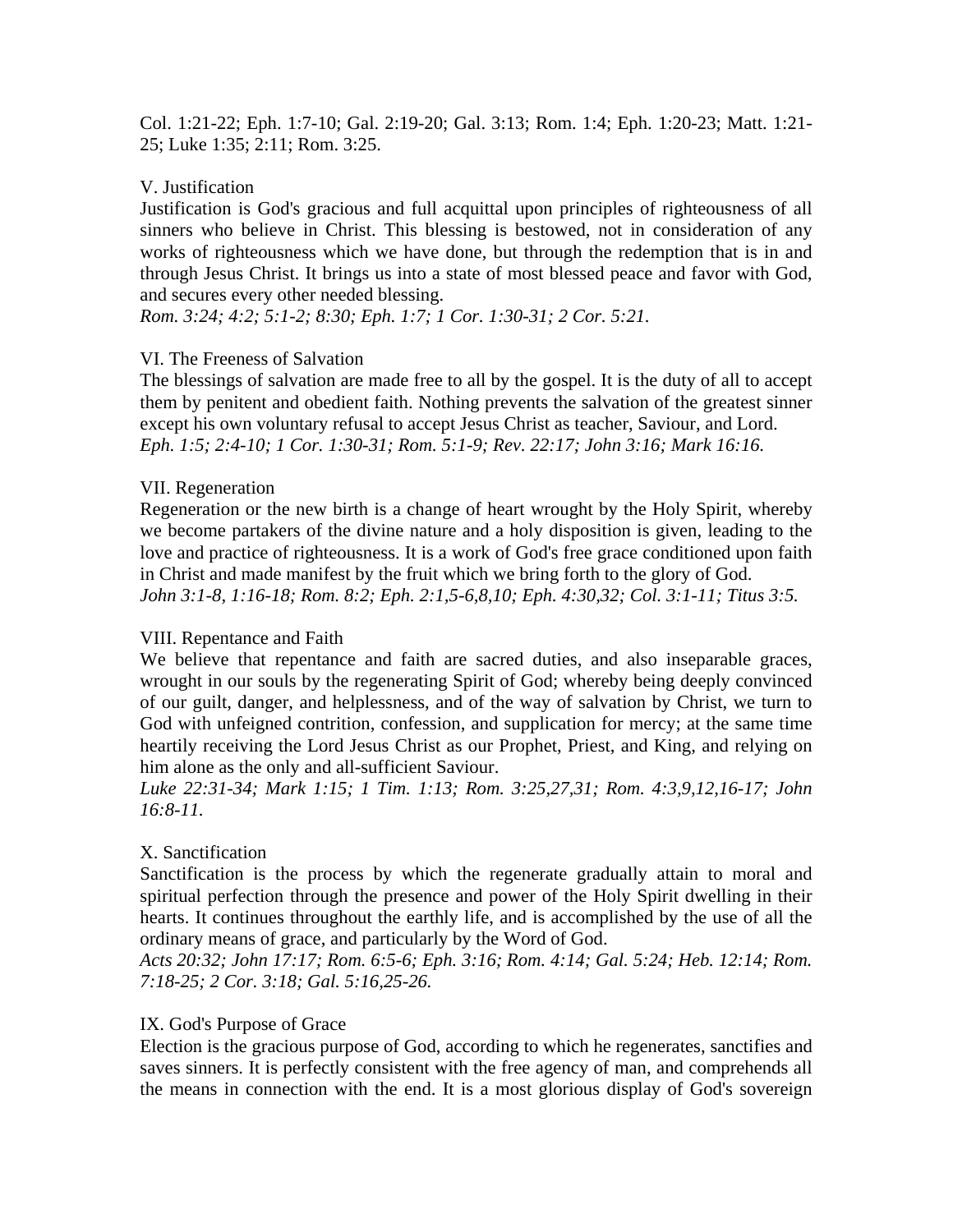goodness, and is infinitely wise, holy, and unchangeable. It excludes boasting and promotes humility. It encourages the use of means in the highest degree.

*Rom. 8:30; 11:7; Eph. 1:10; Acts 26:18; Eph. 1:17-19; 2 Tim. 1:9; Psalm 110:3; 1 Cor. 2:14; Eph. 2:5; John 6:44-45,65; Rom. 10:12-15.* 

### XI. Perseverance

All real believers endure to the end. Their continuance in well-doing is the mark which distinguishes them from mere professors. A special Providence cares for them, and they are kept by the power of God through faith unto salvation.

*John 10:28-29; 2 Tim. 2:19; 1 John 2:19; 1 Cor. 11:32; Rom. 8:30; 9:11,16; Rom. 5:9- 10; Matt. 26:70-75.*

### XII. The Gospel Church

A church of Christ is a congregation of baptized believers, associated by covenant in the faith and fellowship of the gospel; observing the ordinances of Christ, governed by his laws, and exercising the gifts, rights, and privileges invested in them by his word, and seeking to extend the gospel to the ends of the earth. Its Scriptural officers are bishops, or elders, and deacons.

*Matt. 16:18; Matt. 18:15-18; Rom. 1:7; 1 Cor. 1:2; Acts 2:41-42; 5:13-14; 2 Cor. 9:13; Phil. 1:1; 1 Tim. 4:14; Acts 14:23; Acts 6:3,5-6; Heb. 13:17; 1 Cor. 9:6,14.*

### XIII. Baptism and the Lord's Supper

Christian baptism is the immersion of a believer in water in the name of the Father, the Son, and the Holy Spirit. The act is a symbol of our faith in a crucified, buried and risen Saviour. It is prerequisite to the privileges of a church relation and to the Lord's Supper, in which the members of the church, by the use of bread and wine, commemorate the dying love of Christ.

*Matt. 28:19-20; 1 Cor. 4:1; Rom. 6:3-5; Col. 2:12; Mark 1:4; Matt. 3:16; John 3:23; 1 Cor. 11:23-26; 1 Cor. 10:16-17,21; Matt. 26:26-27; Acts 8:38-39; Mark 1:9-11.*

### XIV. The Lord's Day

The first day of the week is the Lord's day. It is a Christian institution for regular observance. It commemorates the resurrection of Christ from the dead and should be employed in exercises of worship and spiritual devotion, both public and private, and by refraining from worldly amusements, and resting from secular employments, works of necessity and mercy only excepted.

*Ex. 20:3-6; Matt. 4:10; Matt. 28:19; 1 Tim. 4:13; Col. 3:16; John 4:21; Ex. 20:8; 1 Cor. 16:1-2; Acts 20:7; Rev. 1:1; Matt. 12:1-13*.

### XXV. The Kingdom

The Kingdom of God is the reign of God in the heart and life of the individual in every human relationship, and in every form and institution of organized human society. The chief means for promoting the Kingdom of God on earth are preaching the gospel of Christ, and teaching the principles of righteousness contained therein. The Kingdom of God will be complete when every thought and will of man shall be brought into captivity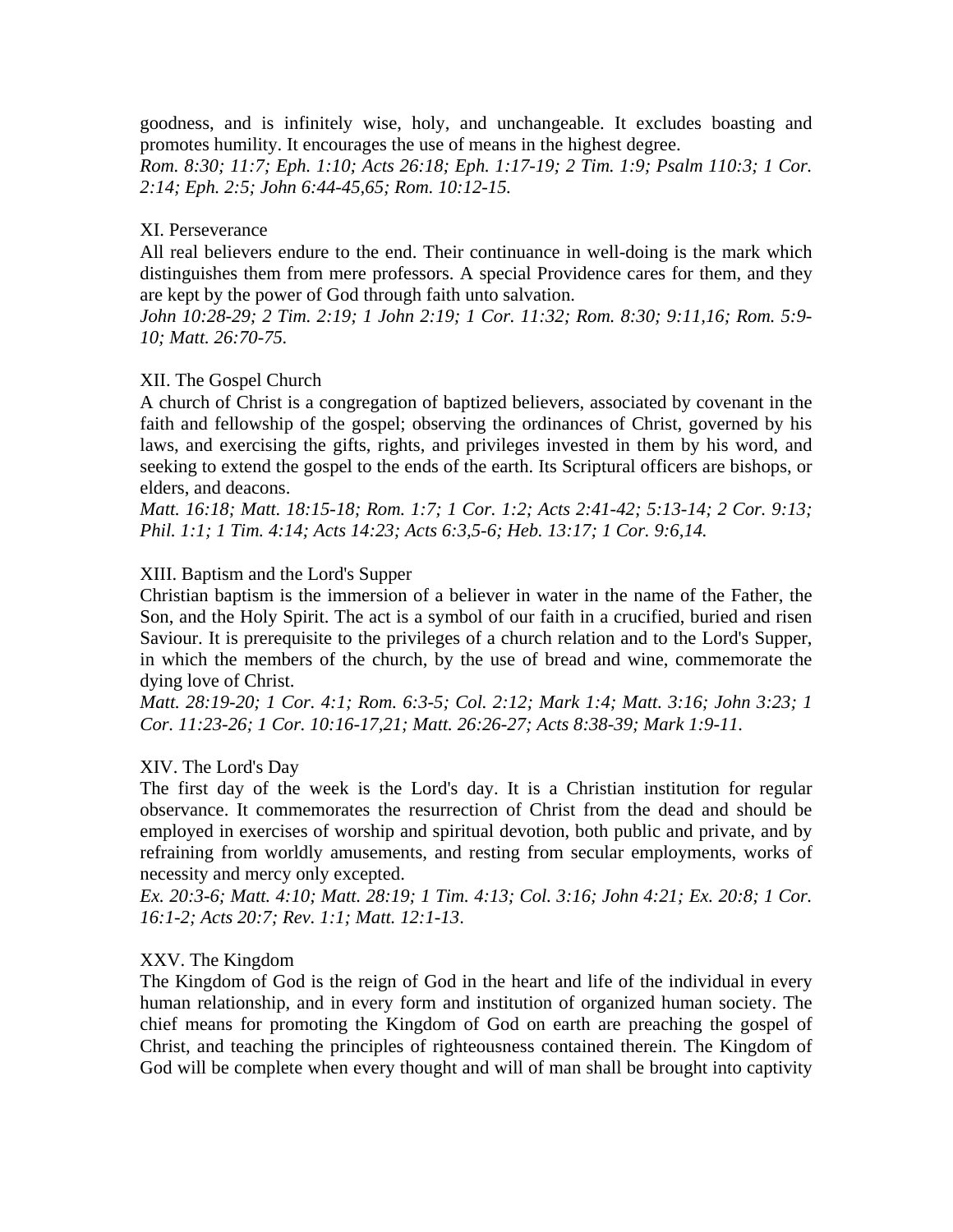to the will of Christ. And it is the duty of all Christ's people to pray and labor continually that his Kingdom may come and his will be done on earth as it is done in heaven.

*Dan. 2:37-44; 7:18; Matt. 4:23; 8:12; 12:25; 13:38,43; 25:34; 26:29; Mark 11:10; Luke 12:32; 22:29; Acts 1:6; 1 Cor. 15:24; Col. 1:13; Heb. 12:28; Rev. 1:9; Luke 4:43; 8:1; 9:2; 17:20-21; John 3:3; John 18:36; Matt. 6:10; Luke 23:42.*

### XV. The Righteous and the Wicked

There is a radical and essential difference between the righteous and wicked. Those only who are justified through the name of the Lord Jesus Christ and sanctified by the Holy Spirit are truly righteous in his sight. Those who continue in impenitence and unbelief are in his sight wicked and are under condemnation. This distinction between the righteous and the wicked holds in and after death, and will be made manifest at the judgment when final and everlasting awards are made to all men.

*Gen. 3:19; Acts 13:36; Luke 23:43; 2 Cor. 5:1,6,8; Phil. 1:23; 1 Cor. 15:51-52; 1 Thess. 4:17; Phil. 3:21; 1 Cor. 6:3; Matt. 25:32-46; Rom. 9:22-23; Mark 9:48; 1 Thess. 1:7-10; Rev. 22:20.* 

### XVI. The Resurrection

The Scriptures clearly teach that Jesus rose from the dead. His grave was emptied of its contents. He appeared to the disciples after his resurrection in many convincing manifestations. He now exists in his glorified body at God's right hand. There will be a resurrection of the righteous and the wicked. The bodies of the righteous will conform to the glorious spiritual body of Jesus.

*1 Cor. 15:1-58; 2 Cor. 5:1-8; 1 Thess. 4:17; John 5:28-29; Phil. 3:21; Acts 24:15; John 20:9; Matt. 28:6.* 

### XVII. The Return of the Lord

The New Testament teaches in many places the visible and personal return of Jesus to this earth. "This same Jesus which is taken up from you into heaven, shall so come in like manner as ye have seen him go into heaven." The time of his coming is not revealed. "Of that day and hour knoweth no one, no, not the angels in heaven, but my Father only" (Matt. 24:36). It is the duty of all believers to live in readiness for his coming and by diligence in good works to make manifest to all men the reality and power of their hope in Christ.

*Matt. 24:36; Matt. 24:42-47; Mark 13:32-37; Luke 21:27-28; Acts 1:9-11.*

### XXIII. Evangelism and Missions

It is the duty of every Christian man and woman, and the duty of every church of Christ to seek to extend the gospel to the ends of the earth. The new birth of man's spirit by God's Holy Spirit means the birth of love for others. Missionary effort on the part of all rests thus upon a spiritual necessity of the regenerate life. It is also expressly and repeatedly commanded in the teachings of Christ. It is the duty of every child of God to seek constantly to win the lost to Christ by personal effort and by all other methods sanctioned by the gospel of Christ.

*Matt. 10:5; 13:18-23; 22:9-10; 28:19-20; Mark 16:15-16; 16:19-20; Luke 24:46-53; Acts 1:5-8; 2:1-2,21,39; 8:26-40; 10:42-48; 13:2,30-33; 1 Thess. 1-8*.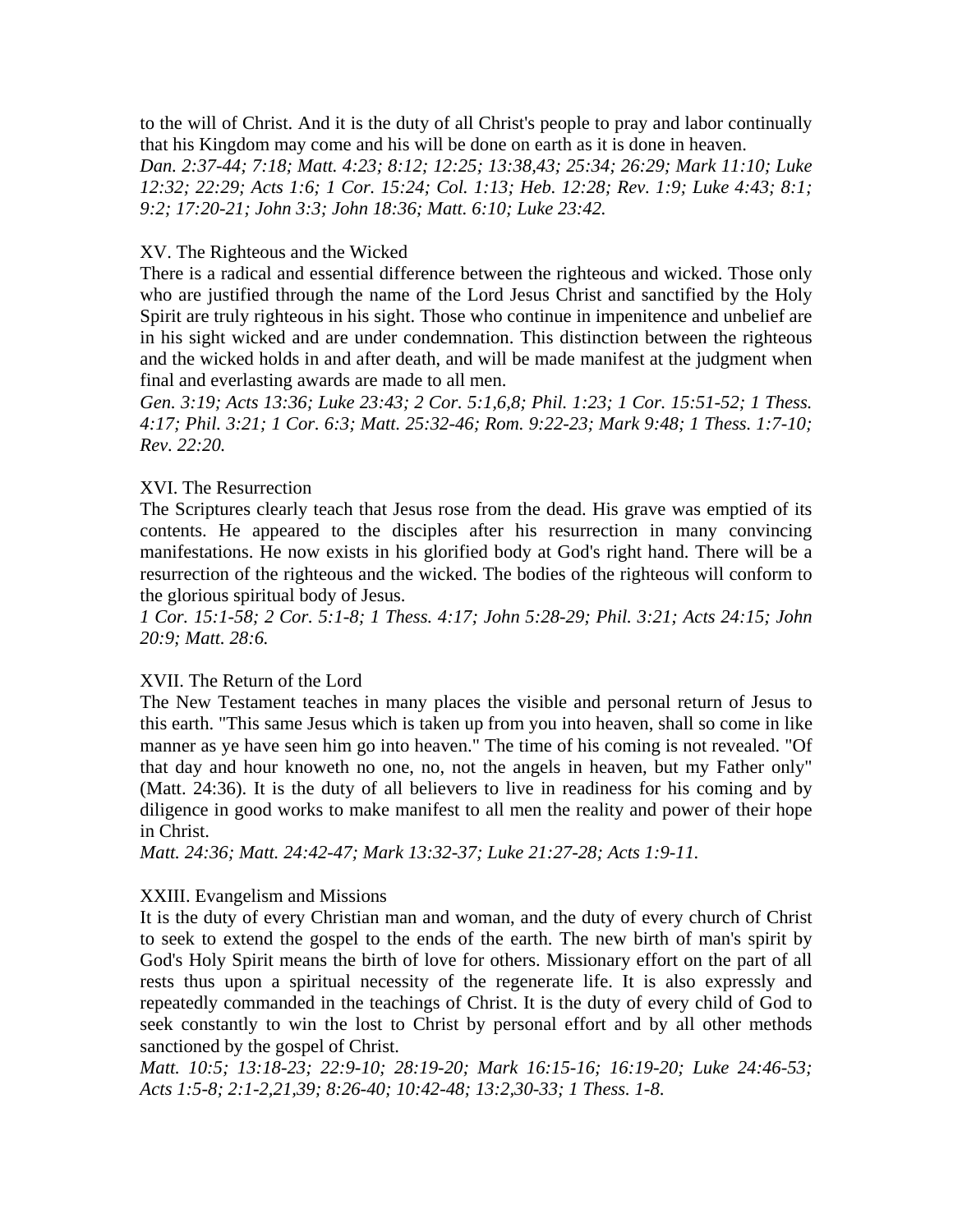### XX. Education

Christianity is the religion of enlightenment and intelligence. In Jesus Christ are hidden all the treasures of wisdom and knowledge. All sound learning is therefore a part of our Christian heritage. The new birth opens all human faculties and creates a thirst for knowledge. An adequate system of schools is necessary to a complete spiritual program for Christ's people. The cause of education in the Kingdom of Christ is coordinate with the causes of missions and general benevolence, and should receive along with these the liberal support of the churches.

*Deut. 4:1,5,9,13-14; Deut. 6:1,7-10; Psalm 19:7-8; Prov. 8:1-7; Prov. 4:1-10; Matt. 28:20; Col. 2:3; Neh. 8:1-4.*

## XXIV. Stewardship

God is the source of all blessings, temporal and spiritual; all that we have and are we owe to him. We have a spiritual debtorship to the whole world, a holy trusteeship in the gospel, and a binding stewardship in our possessions. We are therefore under obligation to serve him with our time, talents and material possessions; and should recognize all these as entrusted to us to use for the glory of God and helping others. Christians should cheerfully, regularly, systematically, proportionately, and liberally, contribute of their means to advancing the Redeemer's cause on earth.

*Luke 12:42; 16:1-8; Titus 1:7; 1 Peter 4:10; 2 Cor. 8:1-7; 2 Cor. 8:11-19; 2 Cor. 12:1- 15; Matt. 25:14-30; Rom. 1:8-15; 1 Cor. 6:20; Acts 2:44-47.*

# XXII. Co-Operation

Christ's people should, as occasion requires, organize such associations and conventions as may best secure co-operation for the great objects of the Kingdom of God. Such organizations have no authority over each other or over the churches. They are voluntary and advisory bodies designed to elicit, combine, and direct the energies of our people in the most effective manner. Individual members of New Testament churches should cooperate with each other, and the churches themselves should co-operate with each other in carrying forward the missionary, educational, and benevolent program for the extension of Christ's Kingdom. Christian unity in the New Testament sense is spiritual harmony and voluntary co-operation for common ends by various groups of Christ's people. It is permissable and desirable as between the various Christian denominations, when the end to be attained is itself justified, and when such co-operation involves no violation of conscience or compromise of loyalty to Christ and his Word as revealed in the New Testament.

*Ezra 1:3-4; 2:68-69; 5:14-15; Neh. 4:4-6; 8:1-4; Mal. 3:10; Matt. 10:5-15; 20:1-16; 22:1-10; Acts 1:13-14; 1:21:26; 2:1,41-47; 1 Cor. 1:10-17; 12:11-12; 13; 14:33-34,40; 16:2; 2 Cor. 9:1-15; Eph. 4:1-16; 3 John 1:5-8.* 

### XXI. Social Service

Every Christian is under obligation to seek to make the will of Christ regnant in his own life and in human society to oppose in the spirit of Christ every form of greed, selfishness, and vice; to provide for the orphaned, the aged, the helpless, and the sick; to seek to bring industry, government, and society as a whole under the sway of the principles of righteousness, truth and brotherly love; to promote these ends Christians